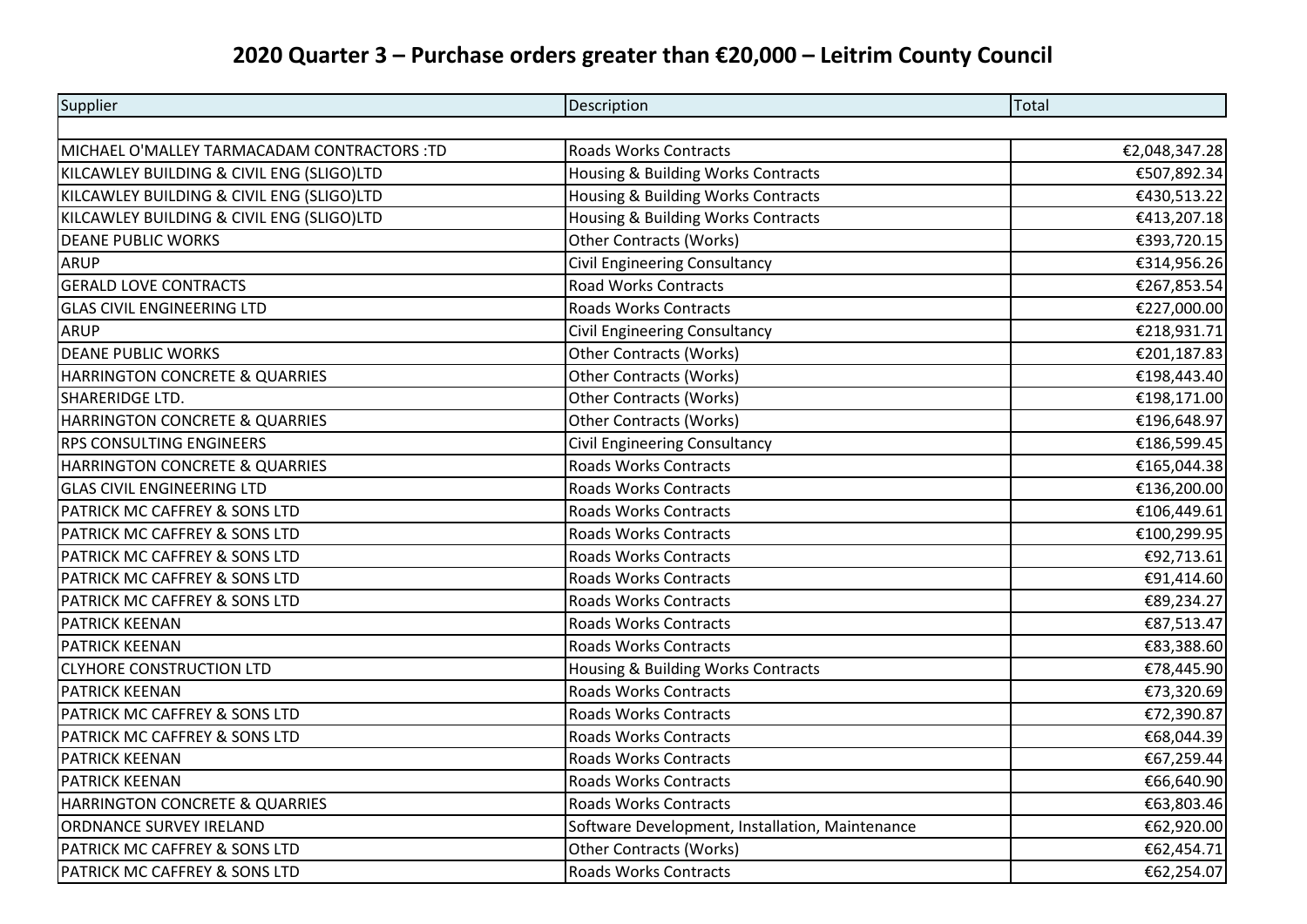## **2020 Quarter 3 – Purchase orders greater than €20,000 – Leitrim County Council**

| Supplier                                          | Description                                | Total      |
|---------------------------------------------------|--------------------------------------------|------------|
| PATRICK MC CAFFREY & SONS LTD                     | <b>Roads Works Contracts</b>               | €61,118.61 |
| <b>PATRICK KEENAN</b>                             | <b>Roads Works Contracts</b>               | €60,770.82 |
| WYNNE GORMLEY GILSENAN ARCHITECTS & SURVEYORS LTD | <b>Architectural Consultancy</b>           | €60,286.14 |
| PATRICK MC CAFFREY & SONS LTD                     | <b>Roads Works Contracts</b>               | €59,724.04 |
| HARRINGTON CONCRETE & QUARRIES                    | <b>Roads Works Contracts</b>               | €58,789.71 |
| <b>PATRICK KEENAN</b>                             | Roads Works Contracts                      | €57,367.26 |
| <b>DHB ARCHITECTS LTD</b>                         | Civil Engineering Consultancy              | €56,323.74 |
| PATRICK MC CAFFREY & SONS LTD                     | <b>Roads Works Contracts</b>               | €56,181.93 |
| PATRICK KEENAN                                    | <b>Roads Works Contracts</b>               | €55,798.80 |
| HARRINGTON CONCRETE & QUARRIES                    | <b>Roads Works Contracts</b>               | €51,187.93 |
| <b>MR STEPHEN REYNOLDS</b>                        | Water & Drainage Works Contracts           | €50,956.85 |
| MICHAEL O'MALLEY TARMACADAM CONTRACTORS :TD       | <b>Roads Works Contracts</b>               | €48,975.25 |
| MICHAEL O'MALLEY TARMACADAM CONTRACTORS :TD       | <b>Roads Works Contracts</b>               | €48,975.25 |
| MCMORROW CONTRACTORS LTD                          | <b>Roads Works Contracts</b>               | €48,237.50 |
| PATRICK MC CAFFREY & SONS LTD                     | <b>Roads Works Contracts</b>               | €48,083.14 |
| PATRICK MC CAFFREY & SONS LTD                     | <b>Roads Works Contracts</b>               | €46,838.50 |
| PATRICK MC CAFFREY & SONS LTD                     | <b>Roads Works Contracts</b>               | €43,167.46 |
| PATRICK MC CAFFREY & SONS LTD                     | Roads Works Contracts                      | €42,882.00 |
| PATRICK MC CAFFREY & SONS LTD                     | <b>Roads Works Contracts</b>               | €42,799.03 |
| TRIUR CONSTRUCTION LTD                            | <b>Roads Works Contracts</b>               | €42,361.66 |
| TRIUR CONSTRUCTION LTD                            | <b>Roads Works Contracts</b>               | €41,881.50 |
| PATRICK MC CAFFREY & SONS LTD                     | Roads Works Contracts                      | €40,843.83 |
| HANLY QUARRIES LTD                                | <b>Excavations &amp; Eathwork Supplies</b> | €33,334.96 |
| HARRINGTON CONCRETE & QUARRIES                    | <b>Roads Works Contracts</b>               | €32,832.09 |
| <b>CUMNOR CONSTRUCTION LTD</b>                    | <b>Roads Works Contracts</b>               | €32,382.82 |
| <b>HENRY FORD &amp; SON LTD</b>                   | Other Equipment - Purchase                 | €31,889.66 |
| <b>DHB ARCHITECTS LTD</b>                         | Civil Engineering Consultancy              | €31,881.60 |
| PATRICK MC CAFFREY & SONS LTD                     | <b>Roads Works Contracts</b>               | €29,953.22 |
| HARRINGTON CONCRETE & QUARRIES                    | <b>Roads Works Contracts</b>               | €29,666.63 |
| SHARERIDGE LTD.                                   | <b>Other Contracts (Works)</b>             | €29,285.27 |
| PADRAIG BOHAN CONSTRUCTION LTD                    | Housing & Building Works Contracts         | €27,194.60 |
| PATRICK KEENAN                                    | <b>Roads Works Contracts</b>               | €25,078.27 |
| PATRICK MC CAFFREY & SONS LTD                     | <b>Roads Works Contracts</b>               | €22,494.57 |
| EIRCOM LTD.                                       | <b>Other Contracts (Works)</b>             | €22,134.15 |